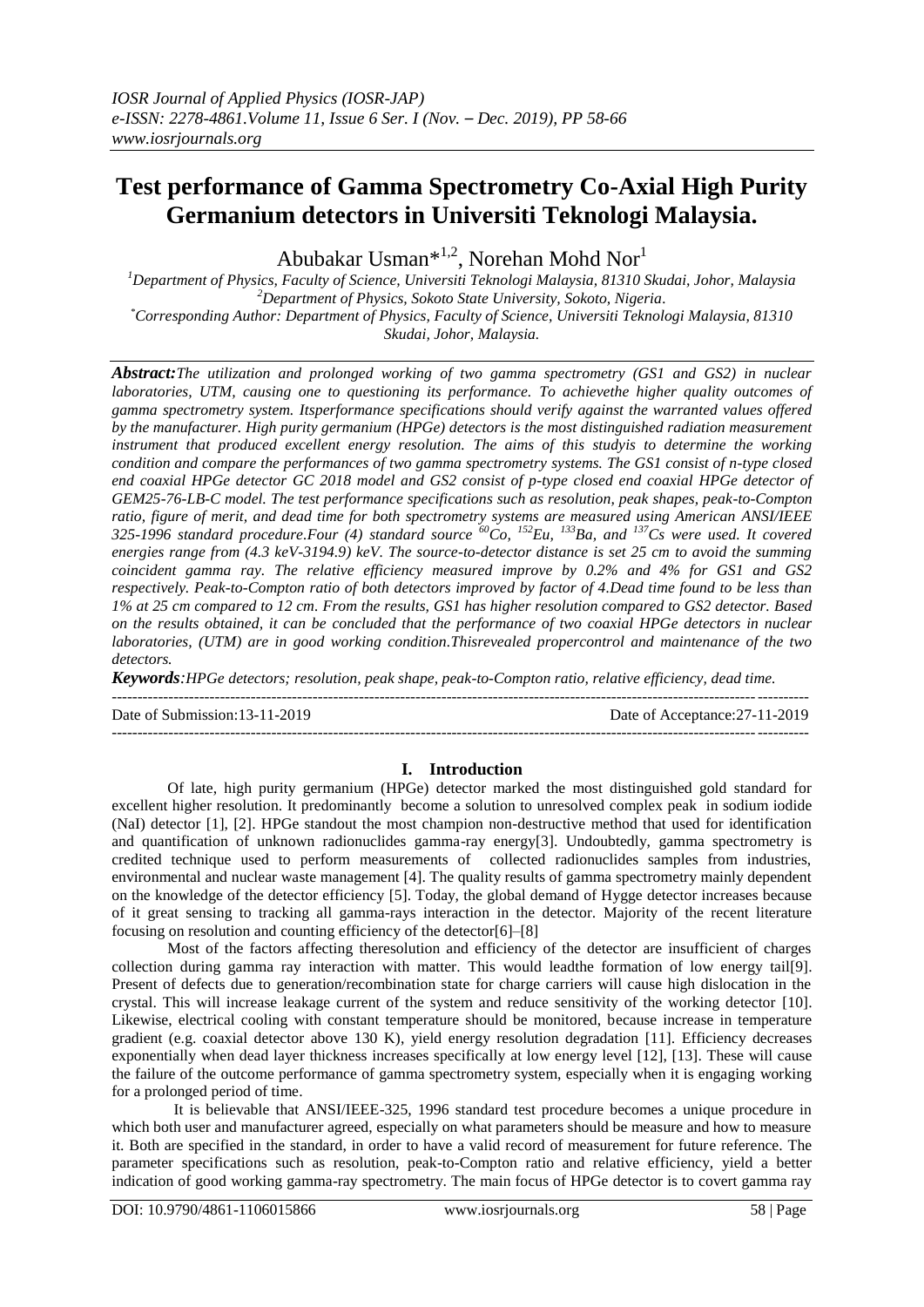into electrical pulse which can be used suitable signal processing to achieve a desirable application. Despite the importance of these specifications few work have been published by examining some specific parameters stated in ANSI/IEEE std 325, 1996 [14]–[17].

## **II. Methodology**

A<sup>60</sup>Cosealed traceable standard source of 1 μCi activity was used. It is calibrated on1<sup>st</sup> January, 2007 by IAEA, USA. The current activity was calculated on the basis of <sup>60</sup>Co decay rate. GS1 HPGe detector characterized as Canberra product (GC 2018 model) and GS2 detector is anOrtec product (GEM25-25-76-LB-C).The two HPGe detectors, haverelative efficiency 20% and 25%, energy resolution 1.8 keV and 1.85 keV, built-in preamplifier, is operated under high supplied voltage 3.0 kV and 4.0 kV respectively. Before counting, the source was mounted 25 cm axially from end cap of the detector using sample holder, at least thousands of counts were accumulated in the photopeak [18]. Both gamma-ray spectrometry was irradiated accordingly.The shaping time was adjusted to 4 μs and 6 μs for GS2 and GS1 respectively. Data was equipped with a multichannel analyzer 16 K (16384 channel) and analyzed using origin 7.0 software. However, rectangular block and cylindrical container lead was used for shieldedto minimized external background radiation. Background was subtracted to obtain net count area.The dead time will be measure for 12 cm and 25 cm from the end cap of the detector respectively.Furthermore, in order to measure the rate of counting detected by the detector crystal, <sup>152</sup>Eu, <sup>137</sup>Cs and <sup>133</sup>Ba standard source will be use to obtain energy and efficiency calibration curve.

#### **Testing parameters**

In this study, there are four (4) main testing parameters to verify which consist energy resolution, peak shape, peak-to-Compton ratio and relative efficiency. Decay rate of <sup>60</sup>Co is a negative beta particle  $(\beta^{-1})$  by emitting gamma ray which led to cascade two energy gammas 1173.2 keV about (99.88%) and 1332.5 keV (99.98%) for  $\beta_1$  probability emission. Usually gamma radiation is released in excited statede-excited (parent nuclide) and drop to the ground state (daughter) to form nickel  $(^{60}\text{Ni})$  as shown Figure 1.  $^{60}\text{Co}$  unstable is reached stability when disintegrates to ground state to form of nickel ( $^{60}$ Ni) accompanies  $\beta^-$  and  $\bar{v}$  as shown in Equation 1.

$$
^{60}\text{Co} \to {}^{60}\text{Ni} + \,_{-1}^{0}\beta + \bar{\nu} \ (2.1)
$$



Figure 1A typical <sup>60</sup>Co decay scheme [19].

Resolution of an instruments tells us how well two close line energies (wavelength) can be resolved[20]. Figure 2 displayed two peaksenergies at 1173.5 keV and 1332.5 keV for  ${}^{60}$ Co respectively.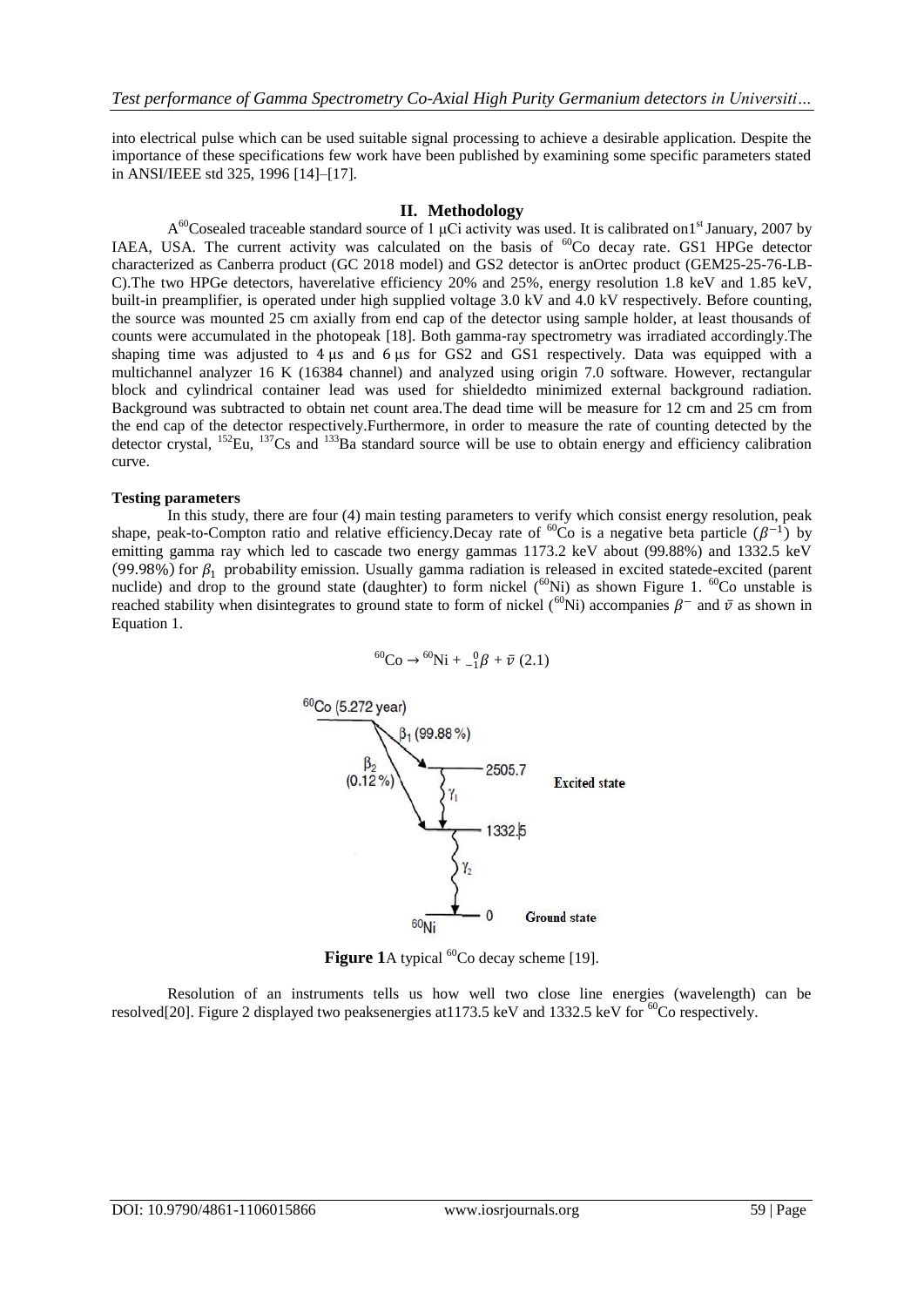

**Figure 2A** typical spectrum photo peak for <sup>60</sup>Co resolution using linear interpolation.

Thus, resolution can be computed manually using interpolation methodin equation2.2

$$
FWHM = \frac{\Delta E}{c_2 - c_1 + 1} \times N_r
$$
 (keV) (2.2)

where  $\Delta E = E_2$ -  $E_1$  is the difference between  $E_2$  (1332.5 keV) and  $E_1$  (1173.2 keV) known as Conversion factor.  $C_1$  and  $C_2$  are the peak position in terms of channel for 1332.5 keV and 1173.2 keV respectively. Nr be the width of the reference peak in term of channel number. Where, one is the uncertainty channel count. Background count, gross area, count number, channel number was recorded from multichannel analyzer (MCA) at the same live time.

In many common solid detectors, peak shape play an important role by carries information regards to peak shape discrimination system (PSD) [21]. Furthermore, one way to described the worsening of tail for a specific detector is to quote full width at one-tenth maximum (FWTM) and full width fifty maximum (FWFM).FWFM is very close in height to continuum background [9]. The ratio of tenth maxima should be  $\leq$  1.9 and ratio of fifty  $\leq$  2.8 respectively.

In this standard the relative efficiency can be express in equation (2.3)

Related efficiency=
$$
\frac{\text{Net Area Activity}}{\text{Activity } \times \text{live time} \times (1.2 \times 10^{-3})} \times 100\%
$$
 (2.3)

The value  $(1.2 \times 10^{-3})$  often use in relative efficiency to compare the absolute efficiency of the detector at 1332.5 keV,  ${}^{60}$ Co to that of a 3 in x 3 in NaI scintillation detector at 25 cm source-detector geometry. In addition, absolute efficiency will be measured base on appropriate dead time correction, net area, emission probability of the source and present activity of the source [22], [23].

Peak-to-Compton ratio is an analogy to signal-to-noise ratio. This can be achieved by accumulated at least ten (10) thousand counts in the photopeak. A loss in peak-to-Compton ratio might displayed unhappy energy resolution on the system [14]. Compton background may increase due to absorbing material in the vicinity either by detector itself, by source, present of  $40K$  from concrete wall. Comptonregion was measured within a range 1040 keV-1096 keV. This can be determine using the equation (2.4)

$$
Peak-to-Compton ratio = \frac{(Higher peak count at 1332.5 keV)}{(Average counts per channel between 1040 keV to 1096 keV)} \dots (2.4)
$$

Physical measurement such as detector design, geometrical shape, high voltage, operating temperature and pressure are highly contributing to the ballistic effect of dead time[24]. In this work, dead time was measured against resolution for each gamma-ray detector. Mainly, Multichannel analyzer (MCA) system displayed dead time in percentage as in Equation 2.5

Dead Time (
$$
\tau
$$
) =  $\frac{(RT - LT)}{RT} \times 100\%$  (2.5)

Where,  $RT =$  real time and  $LT =$  live time of the counting system.

## **III. Results and Discussion**

GS1 was manufactured by Canberra industry and installed since, 2006 in UTM. While GS2 manufactured by Ortec industries and installed 2015. The time was adjusted so that, net peak area uncertainty found below 1%. The sample running at 77 K and was subjected to gamma-ray spectral analysis counted for 18000 seconds real time. In each GS1 and GR2 detectors suitable region of interest (ROI) and logarithm scale was selected utilizing Genie-2000 software version v.3.2 and Gamma Vision automatic software respectively. At least more than twenty thousand (20,000) counts were accumulated in 1332.5 keV. The collected spectrum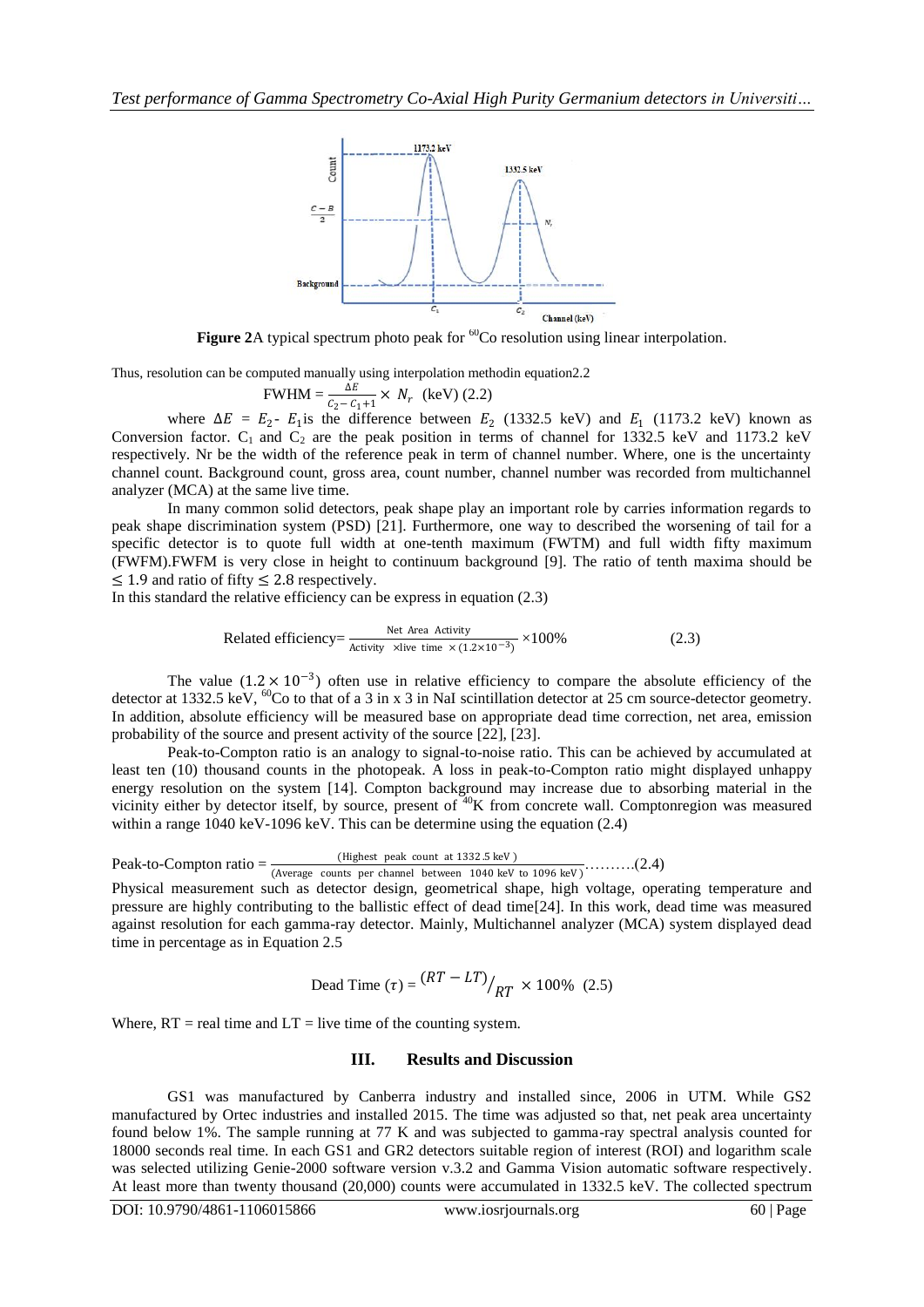for both detector as shown in Figure 3(a) and (b). Afterwards, the values FWHM, FWTM and FWFM were measured. Likewise, the result obtained using linear interpolation method (manually) in GS1 and GS2 are very closed to automatic acquisition softwares, which indicates the good working of the two software. Hence, all the specification results are summarized and presented in Table 1.

|                                                    |       | GS1               |          |                 | GS <sub>2</sub> |                |          |               | Acceptable<br>value in<br>practical                                                              |
|----------------------------------------------------|-------|-------------------|----------|-----------------|-----------------|----------------|----------|---------------|--------------------------------------------------------------------------------------------------|
| <b>Specifications</b>                              | $W^*$ | $M^*$             | $M^{**}$ | W*              | $M^*$           |                | $M^{**}$ |               |                                                                                                  |
| <b>FWHM</b> at<br>1332.5 keV                       | 1.8   | 1.809             | 1.89     | 1.85            | 1.69            |                | 1.85     |               | 1.7-2.7 n-type<br>1.7-2.5 p-type                                                                 |
| <b>Peak Shape</b><br><b>FWTM/FWHM</b>              | 1.75  | 1.83              | 1.75     | 1.9             | 1.88            |                | 1.76     |               | $\leq$ 1.9 (value for<br>Gaussian peak,<br>1.82)                                                 |
| <b>Peak Shape</b><br><b>FWFM/FWHM</b>              |       |                   | 2.44     | 2.6             | 2.56            |                | 2.44     |               | $\leq$ 2.5 (Gaussian,<br>$2.38$ ) for n-type<br>and $\leq 2.8$<br>(Gaussian 2.38)<br>for p-type. |
| <b>Relative</b><br>efficiency at<br>1332.5 keV (%) | 20    | $\overline{20.2}$ |          | $\overline{25}$ | 29              | $\blacksquare$ |          | Not Specified |                                                                                                  |
| Peak-to-<br><b>Compton Ratio</b>                   | 50:1  | 54:1              |          | 56:1            | 60:1            | $\overline{a}$ |          | >50           |                                                                                                  |

**Table 1**Summarized Specifications measured using software (M\*), linear interpolation method (M\*\*) and compared to warranted( $W^*$ ) values certified by the manufacturer for each gamma-ray spectrometry.



(a) (b)

**Figure 3**A typical spectrum of <sup>60</sup>Co point source collected from (a) GS1 using Genie 2000 software and GS2 using Gamma vision producing less than of dead time 1%

From the results, itis indicating that n-type GS1 has high resolution of 1.8 keV as compared to p-type GS2 of 1.69 keV. Even when calculated manually using interpolation method, the resolution found to be 1.89 keV and 1.85 keVrespectively. This is because n-type has a thin window that suit for low energy measurement [24].

# **Calculation for GS1 using interpolation method**.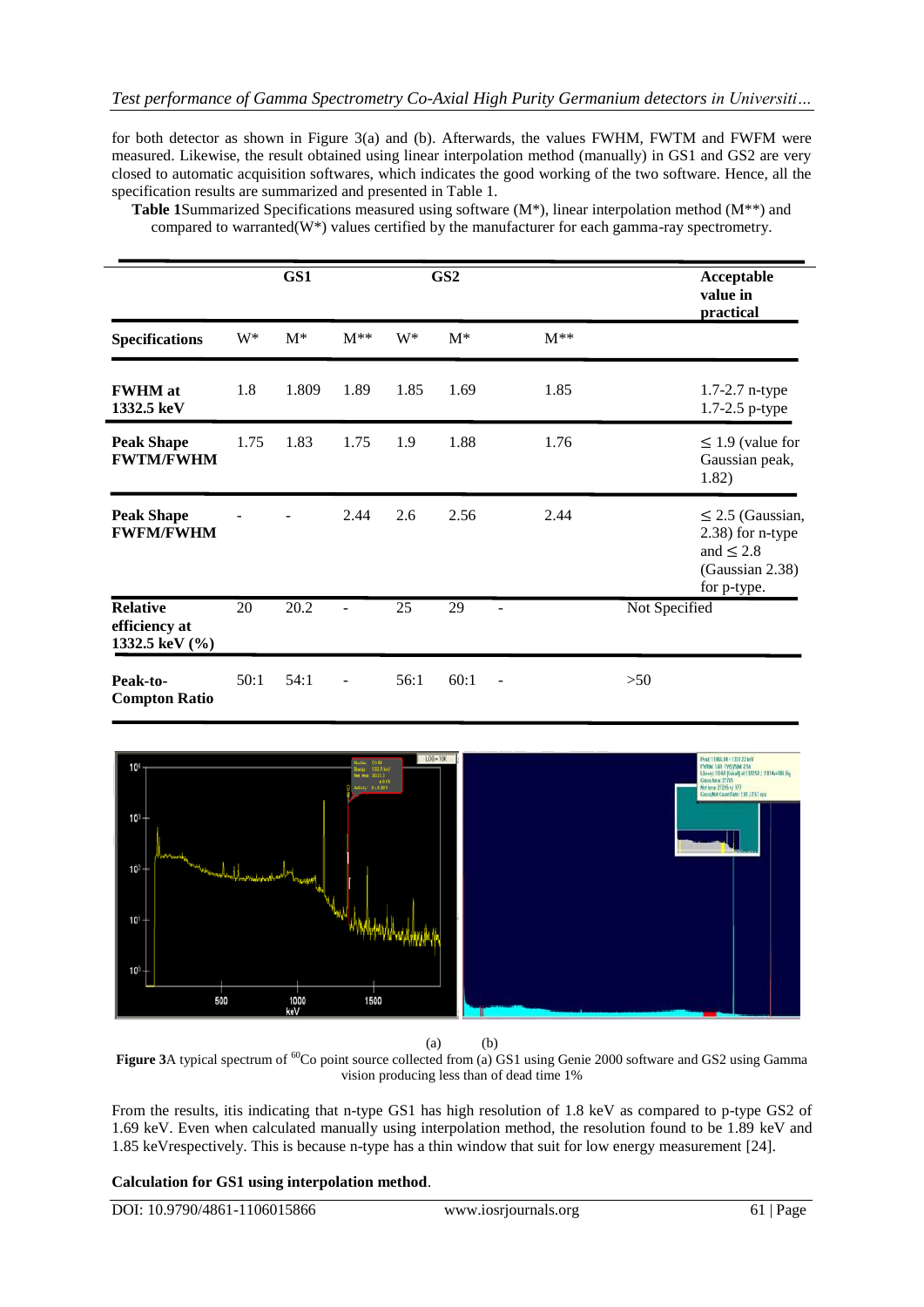Half of the total counts (FWHM)  $=\frac{c-B}{2}$  $\frac{-B}{2} = \frac{1689}{2}$  $\frac{369}{2}$  = 845 counts  $C_2 - C_1 + 1 = 11231 - 9888 + 1 = 1344$  keV Left average (Channel) =  $\frac{11223 + 11224}{2}$  = 112223.5 keV Right average (Channel) =  $11239 + 11240/2 = 11239.5 \text{ keV}$  $N_r = (11239.5 - 11223.5)$  keV  $N_r = 16.0 \text{ keV}$ From equation (2.1) we have  $FWHM = \frac{159 \text{ Kev}}{(11231 - 9888 + 1) \text{ keV}} \times 16 \text{ keV}$  $FWHM = 1.89 \sim 1.9 \text{ keV}.$ Similarly, for tenth of the total counts (FWTM)= $\frac{c-B}{10}$  $\frac{-B}{10} = \frac{1689}{10}$  $\frac{1009}{10}$  = 169 counts Left average (channel) =  $11217.5 \text{ keV}$ Right average (Channel) =  $11245.5 \text{ keV}$  $N_r = 28.0 \text{ keV}$ ∴ FWTM =  $\frac{159 \text{ keV}}{(11231 - 9888 + 1) \text{ keV}}$  × 28 keV = 3.3125 keV  $FWTM = 3.31 \text{ keV}$ Also, for fifty of the total counts (FWFM)= $\frac{c-B}{\epsilon_0}$  $\frac{(-B)}{50} = \frac{1689}{50}$  $\frac{689}{50}$  = 34 counts  $N_r = 39.0 \text{ keV}$ ∴ FWFM =  $\frac{159 \text{ keV}}{(11231 - 9888 + 1)\text{ keV}}$  × 39 keV = 4.613 keV.

However, peak-to-Compton ratio and counting efficiency is higher in GS2 as compared to GS1.Result, GS2 is well proper shielded rounded with heavy cylindrical lead and set 3 m away from the wall to avoid vicinity background presentas compared to GS1. This also, proves that the smaller the detector will yield higher resolution and low detection counting efficiency. Meanwhile, perfect gaussian peak obtained in GS1 as shown in Figure 4. This revealed that skew factors are found within a limit 1.0 in GS1 and 1.03 and 1.07 for GS2 which tend to be wider onit basepeak. Similarly, for quotient fifty maxima obtained to be 1.0.



# **Figure of Merit (FoM)**

Today, choice of gamma -ray detector depend on figure of merit (FoM). This is easy calculated, since the relative efficiency ( $\eta_{rel}$ ), peak-to-Compton ratio ( $p/c$ ) and resolution ( $\Delta$ ) of the two detectors was measured. Thus, Figure of merit can be obtained using Equation 3.1.

Figure of Merit (FoM) =
$$
\eta_{rel} \left[ \frac{p/c}{\Delta} \right]^{\frac{1}{2}} (3.1)
$$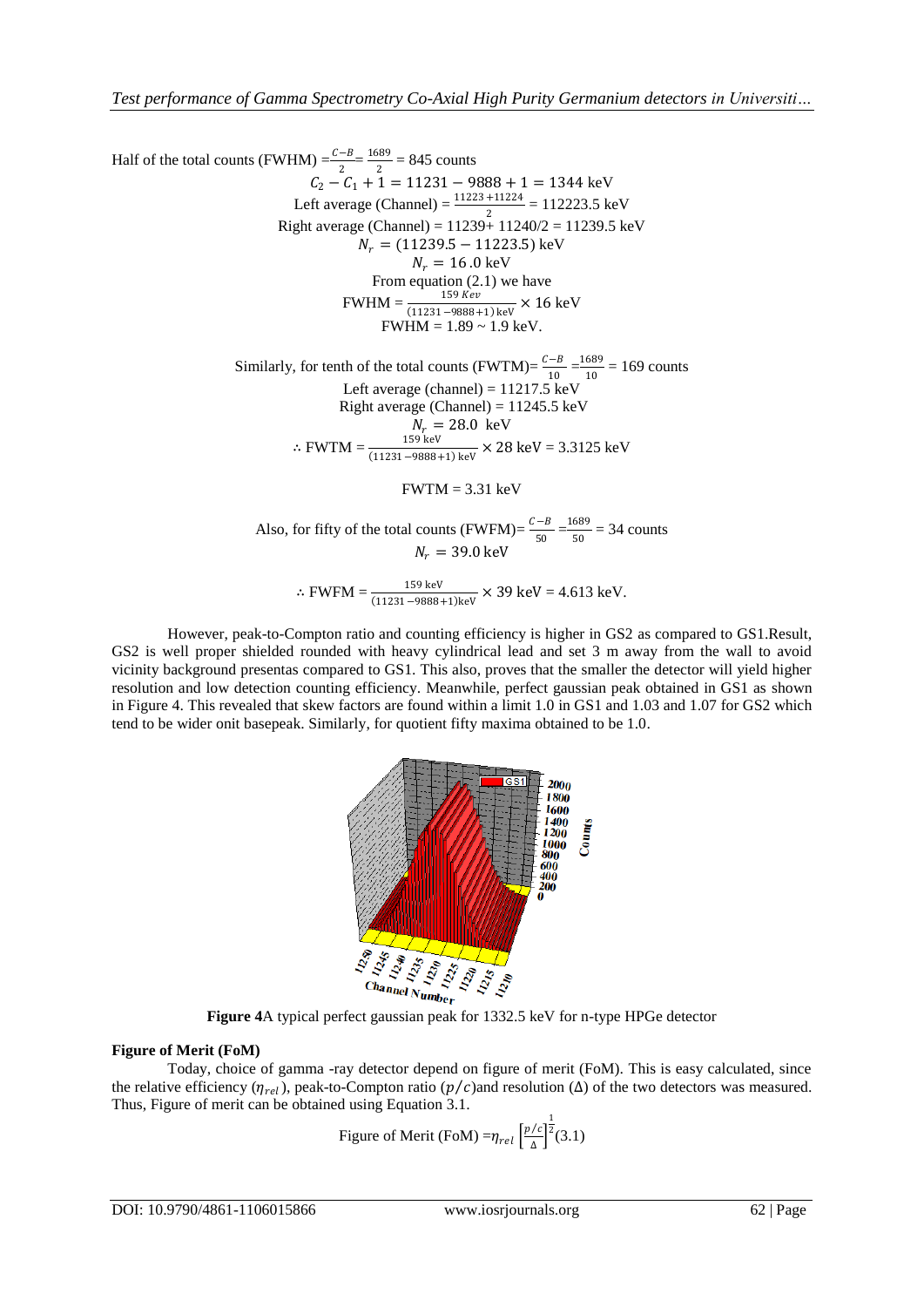Energy calibration of different gamma-ray energy source are illustrated in Figure 5. Where black colors represent data for GS1 and red indicates data for GS2. GS2 show a linearity of  $Y = 8.425X + 4.5807$  and GS2 with  $Y = 5.0042X + 3.9524$  linearity. The statistical correlation coefficient is found to be 1 for each data measured at GS1 and GS2. This shows a good relationship with the channel count. The linearity indicates their better efficient in detecting gamma rays.



**Figure 5**Energy calibration curve for GS1 and GS2

It is clearly described how useful HPGe detector is for separating two adjacent energy peaks can be slightly distinguished. Figure 6 which described how energy resolution varies with different emitted gamma-ray. The result obtained shows a good resolution with linear correlation 0.9996 for GS1 and 0.9959 for GS2 detectors. While the values 0.0008, 0.0007 and 0.7283, 0.8808described the slopes and intercepts for GS1 and GS2.this shows the linearity of this measurement.



**Figure 6**Variation of energy resolution with different gamma-ray energy at 25 cm analyzed by Genie 2000 and Gamma Vision

Usually, efficiency of the detector increases as the source is placed near very closed to the surface of the crystal, but this may cause summing coincident or pileup loss effects. It can be observed from the efficiency curve in Figure 7. The efficiency started increase at 81.0 keV of <sup>133</sup>Ba source and eventually decreases at 121.8 keV of <sup>152</sup>Eu as a result in increases in gamma-ray energy. This implies that the efficiency is maximum at low energy and decreases exponentially at higher emitted gamma-ray[25].It could be observed that GS2 has higher efficient as compared to GS1.This is becauseGS2 has lesser background in the detector. The corrected dead time was recorded during live time when different energies subjected to two gamma-ray as shown in Table 2.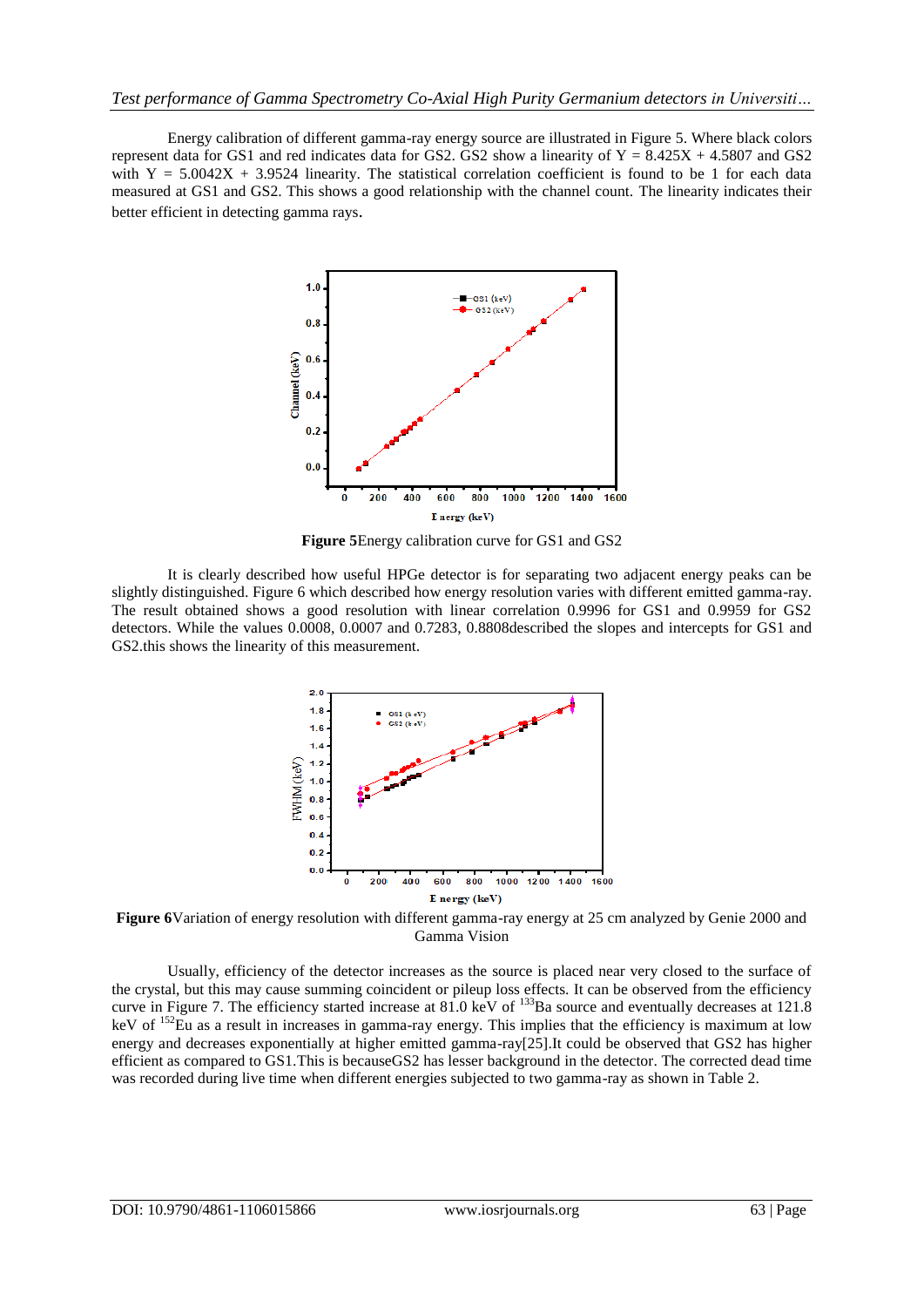

Figure 7The variation of the absolute efficiency curve with energy for GS1 and GS2 at 25 cm.

The effect of dead time was recorded at 25 cm and 12 cm as indicates in Table 2. The result shows that the effect of time lost was found lessened at 25 cm compared to 12 cm. This because the far the distance of the source from detector the less the summing coincident of emitted gamma ray [26]. The closer the source the higher the efficiency [7].

**Table 2**. Shows relationship of dead time at 25 cm and 12 cm source detector distance for 1800 second live time.

|              |              |                           | n-type detector, GS1      | p-type detector, GS2                |                           |  |
|--------------|--------------|---------------------------|---------------------------|-------------------------------------|---------------------------|--|
| Source       | Energy (keV) | Dead time at 25<br>cm (%) | Dead time at 12 cm<br>(%) | Dead time at 25 cm<br>$\frac{9}{6}$ | Dead time at 12 cm<br>(%) |  |
| 152Eu        | 121.8        | 0.8                       | 2.9                       | 1.95                                | 3.91                      |  |
| 133Ba        | 302.8        | 0.32                      | 1.4                       | 0.9                                 | 1.86                      |  |
| ${}^{137}Cs$ | 661.7        | 0.22                      | 0.71                      | 0.86                                | 1.42                      |  |
| 60Co         | 1332.5       | 0.15                      | 0.42                      | 0.64                                | 1.71                      |  |

Figure 8 and Figure 9 show variation of gamma ray energy with dead time at 25 cm and 12 cm for GS1 and GS2. However, the resolution of the two detectors by selecting different gamma ray energy such as  ${}^{60}Co$  of 1332.5 keV,  $^{137}$ Cs of 661.7 keV,  $^{152}$ Eu of 121.7 keV, and  $^{133}$ Ba of 302.8 keV peaks respectively.



**Figure** 8Relationship of gamma ray energy with dead time at 25 cm and 12 cm for GS1.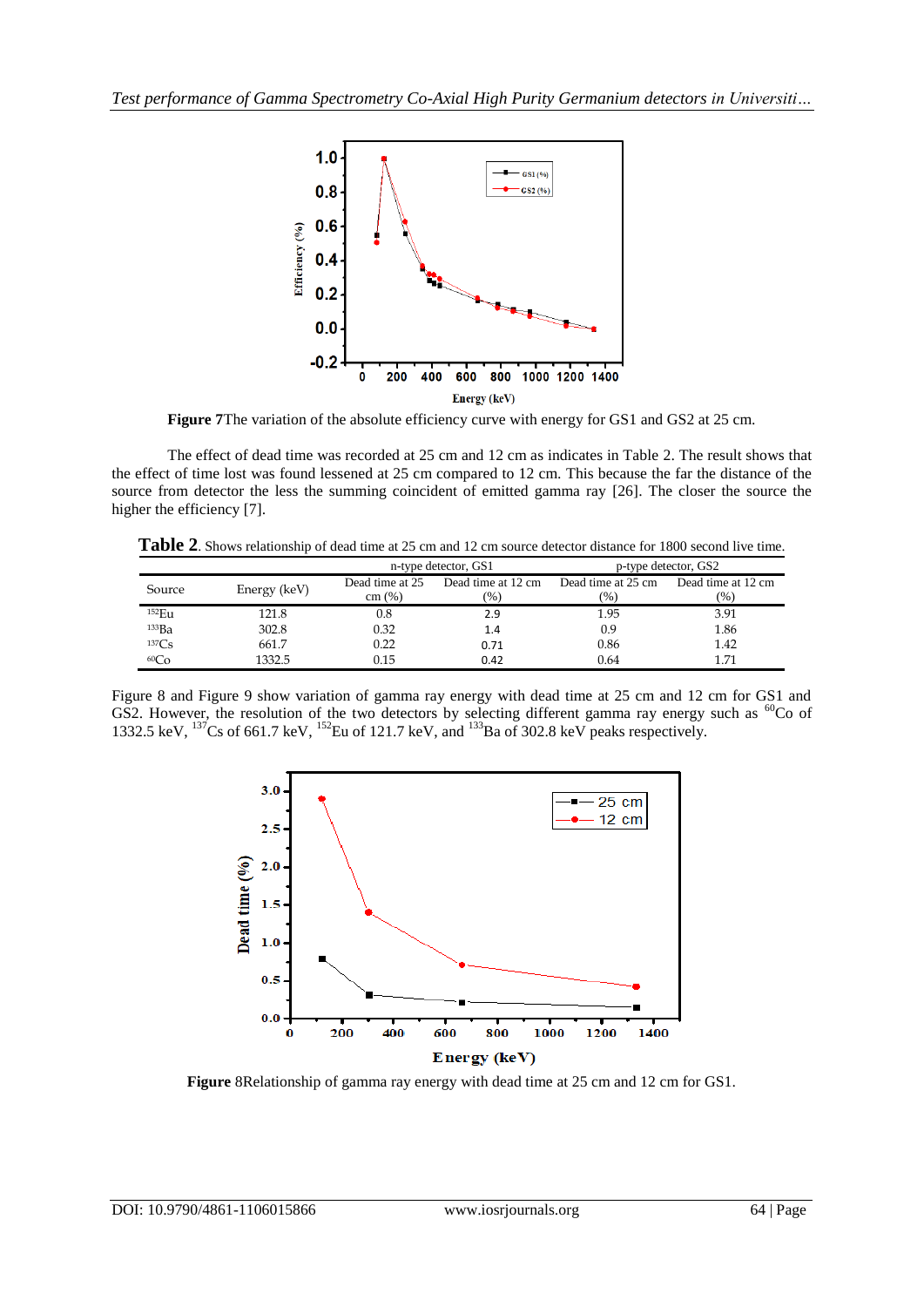

**Figure9** Relationship of gamma ray energy with dead time at 25 cm and 12 cm for GS2.

#### **IV. Conclusions**

The quality control of two gamma-ray spectrometry was studies. The performance verification in the proficiency tests using ANSI/IEEE 325-1996, was compared and validated. The specifications parameters are fallen in a specified acceptable limit. The result shows that GS1 has 1.8 keV better resolution as compared with GS2 of 1.69 keV. While the result obtained using linear interpolation method show good working of Genie 2000 and gamma vision automatic softwares. There is improvement in relative efficiency about 0.2% for GS1 and 4% for GS2. Likewise, in Peak-to-Compton ratio improvement by 4 for each detector was obtained. Meanwhile, peak-to-Compton ratio and counting efficiency is higher in GS2 as compared to GS1. This indicates that the larger the detector, the less resolution. While, the smaller the detector, the higher resolution and less count efficiency. efficient However, gaussian perfect was obtained for GS1. GS2 has increment of 0.03%. Consequently, due to counting error of the detector. This was adjusted by pole zero amplifier. likewise, dead time was measured for fast signal respond. The test result shows that at 25 cm the dead time is less than 1%. This described the stability dead time of the two-gamma spectrometry. Specifications parameters measured namely Resolution, relative efficiency, peak shape and peak-to-Compton ratio shows a good agreement with the warranted value specified by theirmanufacturer. Based on the result obtained the two gamma-ray spectrometry in nuclear laboratories Universiti Teknologi Malaysia are operating in a good working condition.

#### **Acknowledgement**

The authors would like to express their sincere thanks to the technical staff in nuclear laboratories Universiti of Teknologi Malaysia for their cordial assistance in performance this research.

## **References**

- [1]. Fourches, N.Z. and Magdalena, and C. Gabriel, "High Purity Germanium: From Gamma-Ray Detection to Dark Matter Subterranean Detectors," *Intech Open Sci.*, 2016., 1: 1–13,
- [2]. Eftekhari Zadeh, E.S., A. H. Feghhi., E. Bayat, and G. H. Roshani, "Gaussian Energy Broadening Function of an HPGe Detector in the Range of 40 keV to 1.46 MeV," *Journal. Experimental Physics.*,2014: 1–4,.
- [3]. Alnour, I. A., H. Wagiran., N. Ibrahim., S. Hamzah., W. B. Siong, and M. S. Elias, "New approach for calibration the efficiency of HpGe detectors New Approach For Calibration The Efficiency Of HpGe Detectors," vol. 38, no. February 2015: 38–44.
- [4]. Islam, M. N., H. Akhter, M. Begum, Y. Mawla, and M. Kamal, "Study of a Laboratory-based Gamma Spectrometry for Food and Environmental Samples," *International Jounal Advance.Engineering Management Science.* 2018., 4(1): 2454–1311,.
- [5]. Krneta NikolićJ.,J. Rajacic., M. Toodorovic., M. Sarap., N.pantelic and G. Vokanacet al., "Semiempirical Efficiency Calibration in Semiconductor HPGe Gamma-Ray Spectroscopy," *Journal of Spectroscopy.*, vol. 2018: 1–8
- [6]. SöderströmP.-A., G. Suliman., D. Balabanski., T. Beck., A. Dhal., V. Iancu., S.Ilie., A.Kusoglu., C. Petcu., N. Pietralla., G.V. Turturica ., E. Udup., J.Wihelmy and A.Zilges, "High-resolution Gamma-ray Spectroscopy with ELIADE at the Extreme Light Infrastructure," *Acta Physics. Polnica. B.* 2019., 50(3): 329–338,
- [7]. Cooper, R. J., M. Amman, and K. Vetter, "High resolution gamma-ray spectroscopy at high count rates with a prototype High Purity Germanium detector," *Nucl. Instruments Methods Phys. Res. Sect. A Accel. Spectrometers, Detect. Assoc. Equip.*2018., 886:  $1–6$
- [8]. Barrera,M., M. Casas-Ruiz, J. J. Alonso, and J. Vidal, "Precise determination of HPGe detector efficiency for gamma spectrometry measurements of environmental samples with variable geometry and density," *Nukleonika*, 2017., 62, (1): 47–59.
- [9]. Knoll, G. Radiation Detection and Measurement, 4th editio. USA: Don Fowley, 2009.
- Wang,G., A. Mark., M. Hao., M. Dongming., I. klaus., G. Yutong and Y.Gang, "Crystal growth and detector performance of large size High-purity Ge crystals," *Mater. Sci. Semicond. Process.*2015., 39: 54–60.